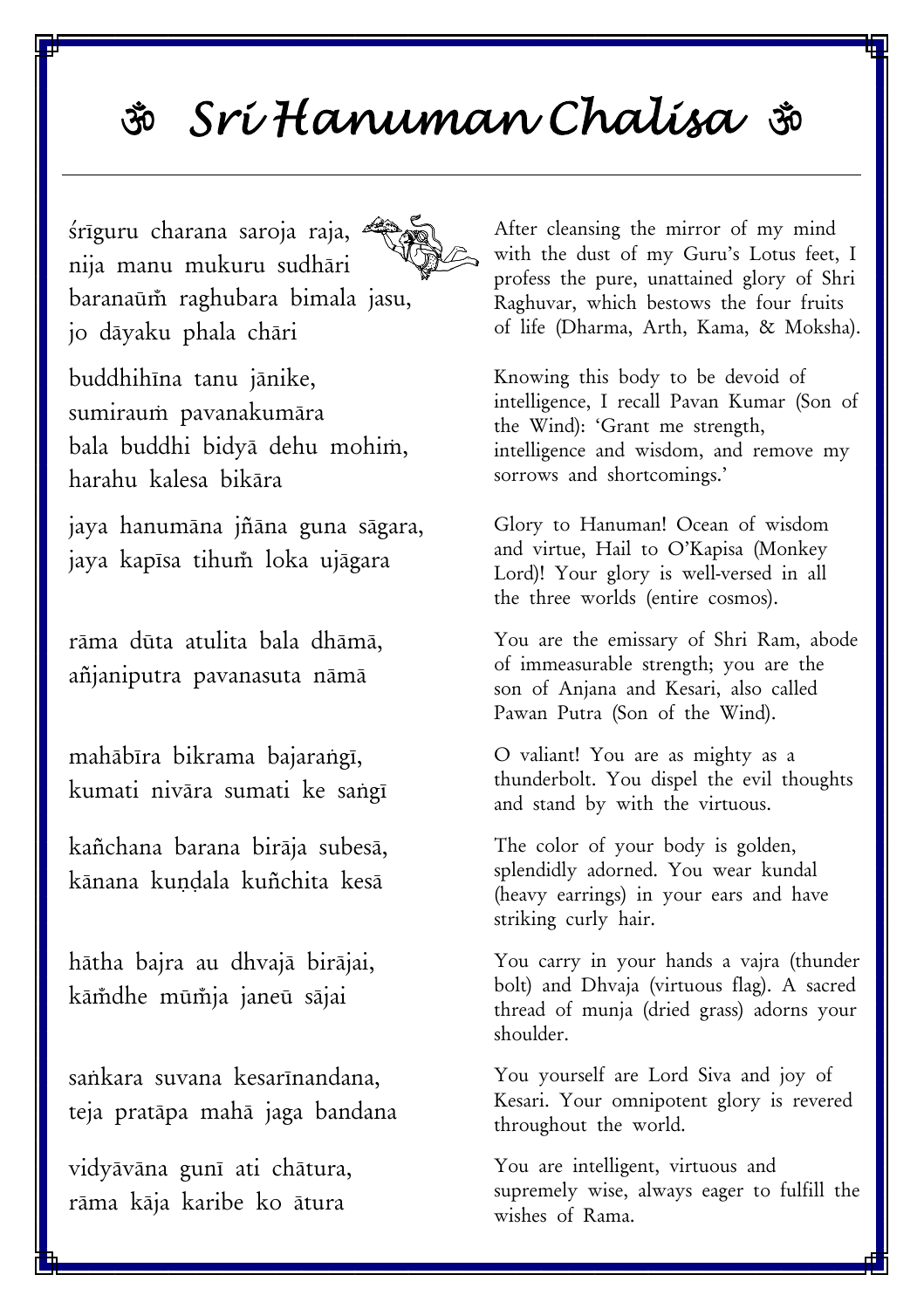prabhu charitra sunibe ko rasiya, rāma lakhana sītā mana basiyā

sūkşma rūpa dhari siyahim dikhāvā, bikata rūpa dhari lanka jarāvā

bhīma rūpa dhari asura samhāre, rāmachandra ke kāja samvāre

lāya sajīvana lakhana jiyāye, śrīraghubīra harași ura lāye

raghupati kīnhī bahuta badāī, tuma mama priya bharatahi sama bhāī

sahasa badana tumharo jasa gāvaim, asa kahi śrīpati kantha lagāvaim

sanakādika brahmādi munīsā, nārada sārada sahita ahīsā

jama kubera digapāla jahām te, kabi kobida kahi sake kahām te

tuma upakāra sugrīvahim kīnhā, rāma milāya rāja pada dīnhā

tumharo mantra bibhīsana mānā, lankesvara bhae saba jaga jānā

juga sahastra jojana para bhānū, līlyo tāhi madhura phala jānū

prabhu mudrikā meli mukha māhīm, jaladhi lām̃ghi gaye acharaja nāhīm

You are always keen to listen to the narration of Ram's deeds. Ram, Lakhan and Sita always reside in your mind.

You appeared before Sita in a tiny form. You assumed a gigantic form and set Lanka on fire.

You took on the colossal form to destroy the demons. By that you accomplished the mission of Shri Rama.

Bringing the Sanjivani (a herb that revives life), you revived Lakshman and Shri Ram embraced you with joy.

Raghupati (Shri Ram) praised you with great admiration: "O Brother (Hanuman), you are as dear to me as Bharat."

The sehstra Nag through his thousand mouths sings your glory; saying that Shri Ram embraced you affectionately.

Sankak and the Sages, Gods like Brahma and Munis (hermits), Deverishi Narad, Goddess Sarawati with Aheesa (Mother of Nag Devtas).

Even Yamraj (lord of death), Kuber (lord of wealth), the Digpals (lords of ten directions), the poets and the scholars, how can they articulate your glory which is beyond infinite praise?

You rendered great favour to Sugriva by introducing him to Rama and he was blessed with the kingship.

The universe knows that by following your advice Vibheeshan became king of Lanka.

Though the fiery sun is thousands of miles away from the earth, you grabbed it and placed it in your mouth as if it was a sweet fruit.

(After grabbing the sun), no wonder you could leap across the vast ocean and carry the ring in your mouth.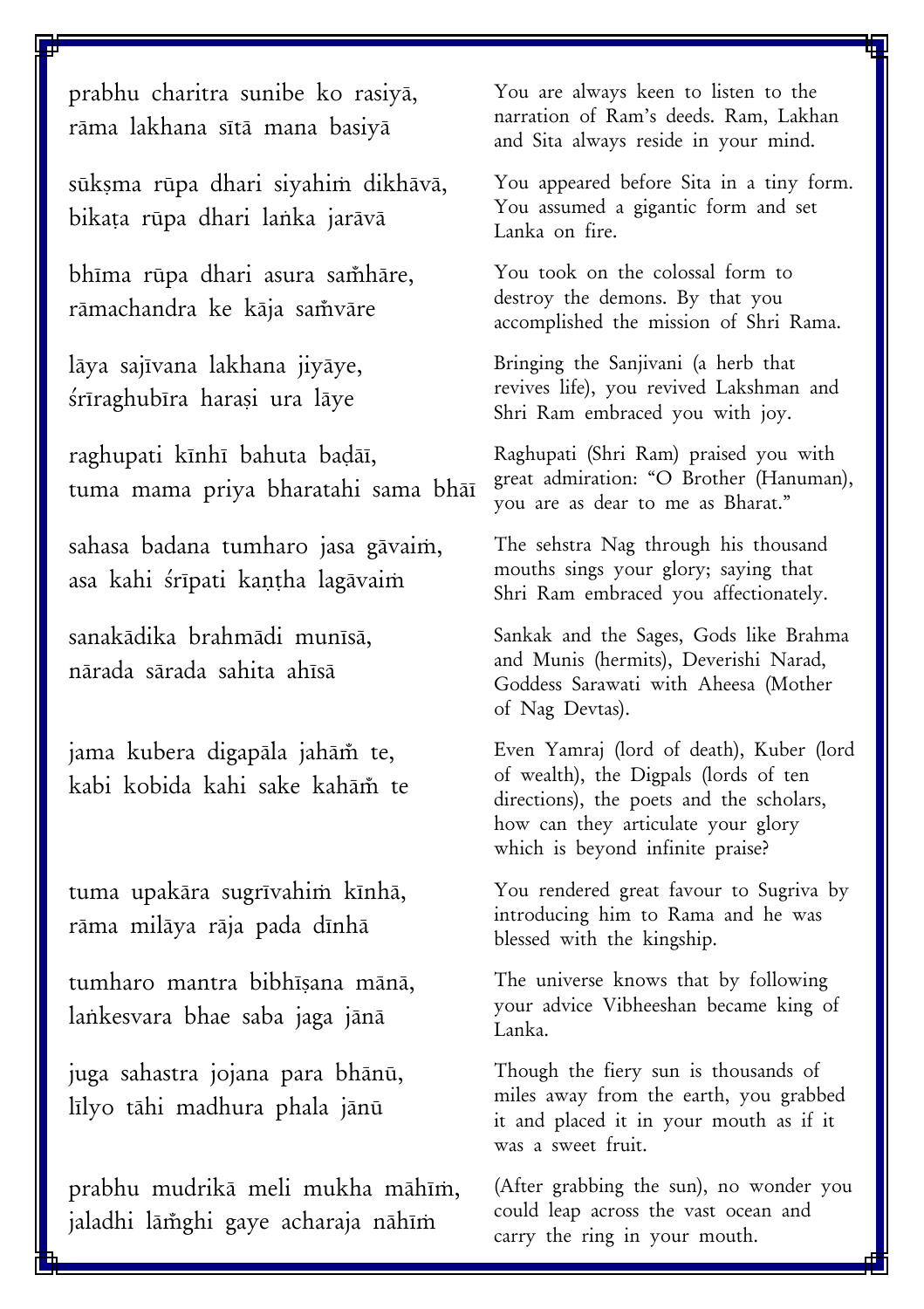durgama kāja jagata ke jete, sugama anugraha tumhare tete

rāma duāre tuma rakhavāre, hota na ājñā binu paisāre

saba sukha lahai tumhārī saranā. tuma rachchhaka kāhū ko dara nā

āpana teja samhāro āpai, tīnom loka hāmka tem kāmpai

bhūta pisācha nikata nahim āvai, mahābīra jaba nāma sunāvai

nāsai roga harai saba pīrā, japata nirantara hanumata bīrā

sankata tem hanumāna chhudāvai, mana krama bachana dhyāna jo lāvai

saba para rāma tapasvī rājā, tina ke kāja sakala tuma sājā

aura manoratha jo koī lāvai, soī amita jīvana phala pāvai

chārom juga paratāpa tumhārā, hai parasiddha jagata ujiyārā

sādhu santa ke tuma rakhavāre, asura nikandana rāma dulāre

așța siddhi nau nidhi ke dātā, asa bara dīna jānakī mātā

rāma rasāyana tumhare pāsā, sadā raho raghupati ke dāsā

Every ardous task in this world becomes effortless with your grace.

Even to attain Ram you are the channel; without your consent no one can reach Him.

All the comforts take refugee in you. Those who you protect should not have any fear.

O Lord! Please hold your splendour within you as the three worlds (the entire universe) tremble at your roar.

The ghosts, demons and evil spirits keep away where your name (Mahavir) is uttered.

O Veer (Brave) Hanuman, all diseases, pains, and sufferings are eradicated by constantly reciting your name.

Those who remember Shri Hanuman in thought, words and deeds with sincerity and faith are rescued from their crises.

Above all kings Ram was the most pious and dutiful. You carry out his every task.

One who brings yearning to you obtains the imperishable fruit of existence.

All through the four Yugs (ages), your splendour is radiantly acclaimed all over the cosmos.

You are the protector of saints and sages. O destroyer of all demons, you are the beloved of Shri Ram.

Mother Janki bestowed the boon on You to utilize the Astha Siddhi (8 powers) and Nav Niddhis (9 treasures) among His bhaktas.

You hold the elixir of Shri Rama. Your disciples have always remained Shri Raghupati's bhaktas.